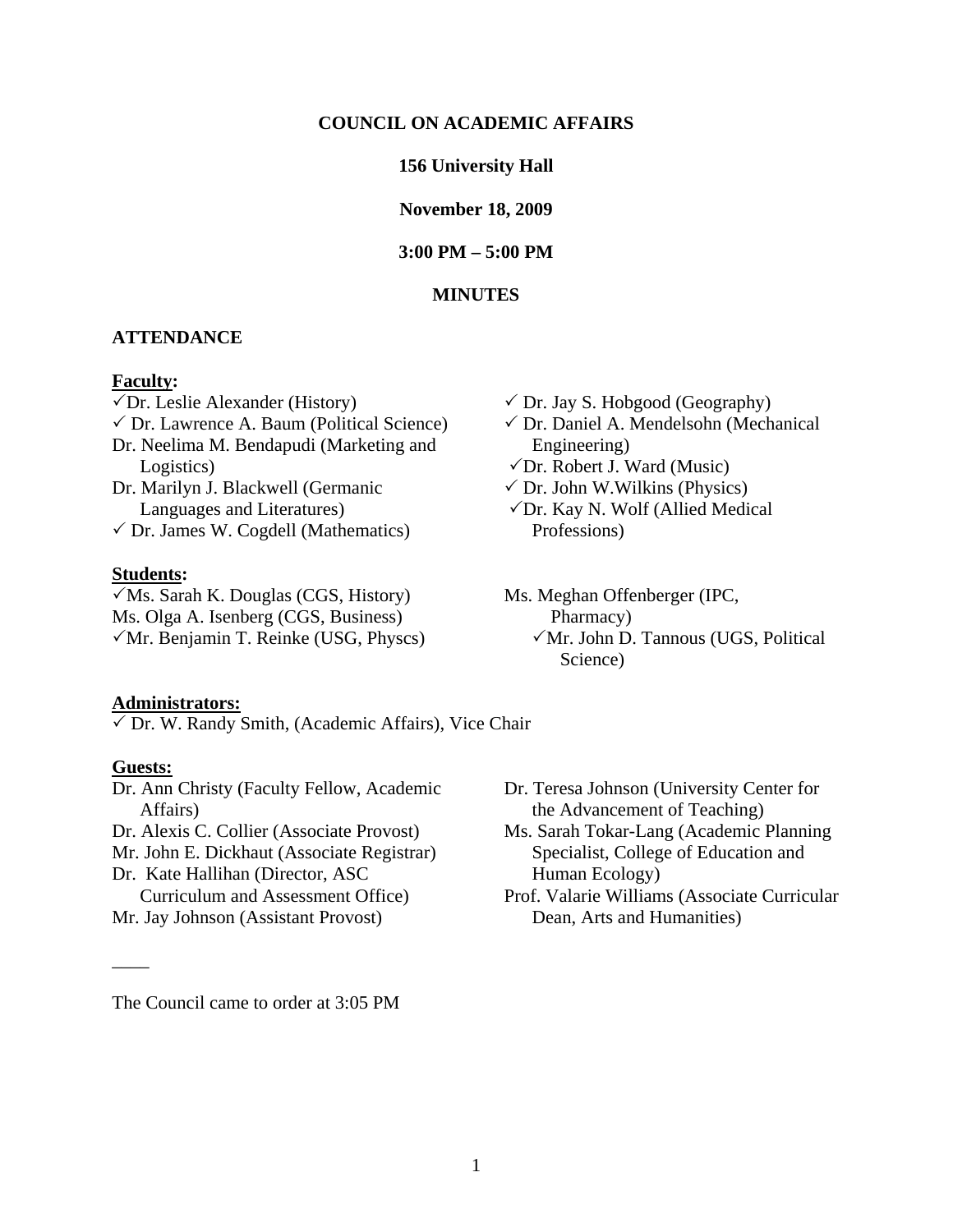# **APPROVAL OF THE MINUTES OF THE NOVEMBER 4, 2009 MEETING**

The Minutes of the November 4, 2009 meeting will be voted upon at the next Council meeting.

# **COMMENTS FROM THE CHAIR—PROFESSOR JAY S. HOBGOOD**

- The following proposals will be coming forward to the University Senate at its November 19, 2009 meeting: The Name Change of the Department of Radiation Medicine to the Department of Radiation Oncology; the Transfer of the Academic Programs in Welding Engineering from the Department of Integrated Systems Engineering to the Department of Materials Science and Engineering; and the Reorganization of the Department of Entomology Between the College of Food, Agricultural, and Environmental Sciences and the Colleges of Biological Sciences/Mathematical and Physical Sciences.
- Prior to its submission to the University Senate, Smith and Hobgood met with Professor Susan Fisher, Chair, Department of Entomology, to discuss editorial and substantive changes to the Entomology proposal. The revisions brought the proposal into alignment with the accompanying Memorandum of Understanding. An additional document was also added to explain the overall process to the Senate.

# **COMMENTS FROM THE VICE CHAIR — PROFESSOR W. RANDY SMITH**

- Work continues on a proposal that will be coming forward from the John Glenn School of Public Affairs to establish a new undergraduate degree program in Public Affairs.
- There are four Academic Program Reviews taking place in Autumn Quarter: Veterinary Preventative Medicine; Physical Medicine and Rehabilitation; Germanic Languages and Literatures; and French and Italian. The review of Physics, Earth Sciences, and others will begin later in the year.
- Work continues in the area of the Science, Technology, Engineering and Mathematics (STEM) fields. Smith is working with the College of Education and Human Ecology's (EHE) Senior Associate Dean, Sandy Stroot and Arts and Sciences Executive Dean Joseph Steinmetz, and Vice Provosts Patrick Osmer and Wayne Carlson, to prepare a letter of interest to the Woodrow Wilson Ohio Teaching Fellows Program. The Fellowships seek to attract talented, committed individuals in the STEM fields into middle and secondary schools.
- The November 19, 2009 University Senate meeting will include an open session for any questions or concerns surrounding semester conversion.
- In terms of the Semester Conversion Coordinating Committee held its first meeting today and the Curriculum Subcommittee has already held its first meeting.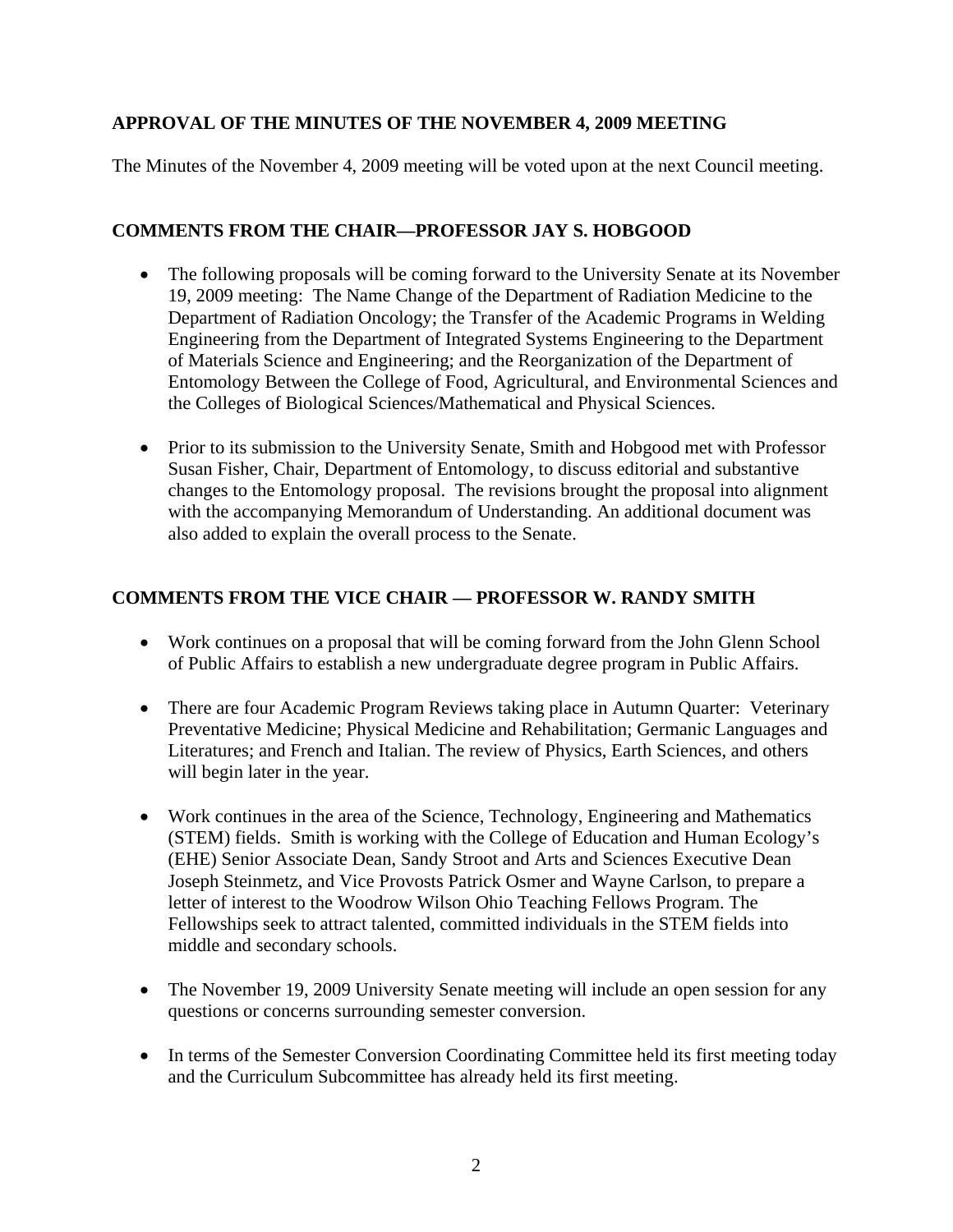- Shared with Council, for informational purposed only, changes that have been recently approved by the Graduate School:
	- o Two programs in the College of Food, Agricultural, and Environmental Sciences' Environment and Natural Resources, the Fisheries and Wildlife Science Area of Specialization and the Forest Science Area of Specialization, have added a few courses to give students a wider range of options to complete their programs.

# **PROPOSALS FROM SUBCOMMITTEE D—PROFESSORS JAY S. HOBGOOD AND W. RANDY SMITH**

 **New Graduate Interdisciplinary Specialization (GIS) in Medieval and Renaissance Studies, College of Humanities** 

Hobgood provided a brief overview of the proposal. Richard Green, Director for the Center for Medieval and Renaissance Studies (CMRS) attended the meeting to respond to questions.

The purpose of the GIS is to assist students in designing an effective program to achieve the goal of becoming scholars capable of teaching and doing research in disciplines such as history, philology, literature, philosophy, theater, the arts, and music. CMRS currently offers a graduate certificate, but feedback indicates that the certificate requirements are too great for many students to complete within their masters or doctoral program. The requirements are 20-23 credits rather the nearly 50 hours required for the graduate certificate. The proposed GIS will create a streamlined option with four tracks, one of which is for students whose primary chronological focus lies outside the medieval and early modern periods, but who wish to pursue work in these periods as a secondary focus.

The following concerns were shared and clarifications given during the meeting:

• Most students pursuing the GIS will be from the Arts and Humanities, but all students are welcome (although the proposal specifies students from "affiliated departments"). One challenge in developing the GIS was framing it to be useful for both the specialist and individuals across a wider spectrum.

Hobgood moved approval of the proposal. It was seconded by Cogdell, and the motion was carried with all in favor.

## **New Graduate Interdisciplinary Specialization in the Analysis of Material Culture, College of the Arts**

Hobgood explained that this specialization focuses on the examination and description of objects. Its rationale is based on artifact research becoming central to scholarship in a number of fields and requires description and identification components.

The GIS provides students with a broad range of experience in the techniques and theories for the examination of materials. The requirements are no less than 15 and no more than 20 hours of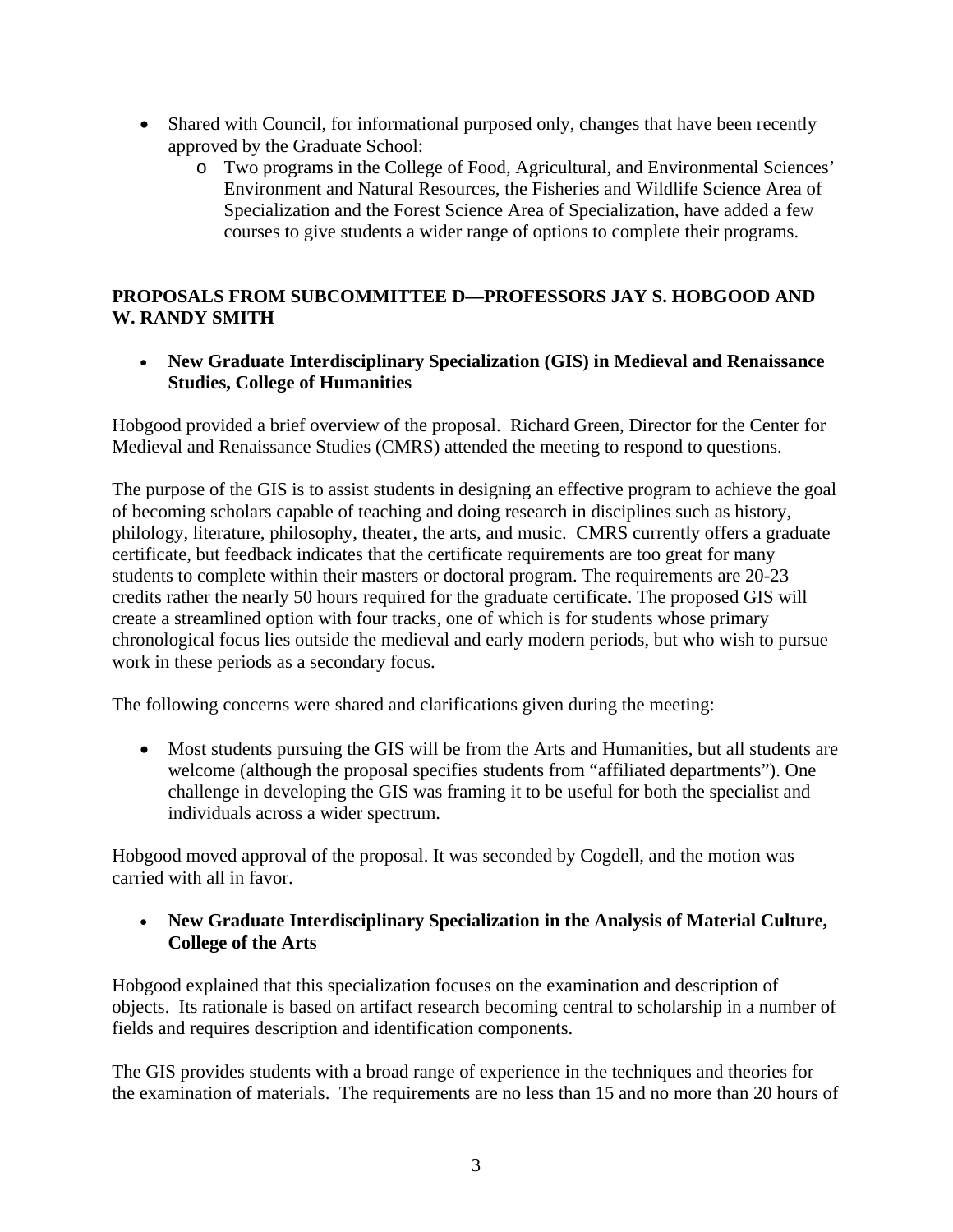coursework and the core course is Art Education 764: *Investigating Material Culture: Myth, Mystery and Meaning*. At least three electives are required and at least 14 hours must be from outside the home department. He also noted that the Graduate School engaged in a detailed dialogue with the department concerning the core course content.

The following concerns/clarifications were discussed:

- At this time, there are a number of faculty on campus that have embraced the idea of material culture.
- The curriculum and departments included appear to be limited and narrowly defined, although the Graduate School feels these concerns were allayed during their committee review.

Due to some outstanding questions, this proposal was tabled until the Department of Art Education Chair, Professor Patricia Stuhr, could attend the meeting.

 **New Dual Masters of Public Administration (MPA)/Masters of Business Administration (MBA), John Glenn School of Public Affairs and Fisher College of Business**

This proposal is similar in structure to the Fisher College of Business' (FCOB) other dual degree programs. To be enrolled, students would need to apply successfully to both degree programs and the total degree requirement is 140 hours (at least 50 from the Glenn School and 50 from FCOB). 85 of the 140 are core courses and 55 are electives. The program is designed to be completed in three years.

The following concerns/clarifications were discussed:

- As with many dual degree programs, there are different admission requirements for each degree. There is also very little double counting within these two majors.
- FCOB's has multiple MBA programs and they have varying levels of required hours to degree completion.

Hobgood moved approval of the proposal; it was seconded by Mendelsohn, and carried with all in favor.

 **Name Changes to Graduate Specializations, Department of Geography, College of Social and Behavioral Sciences** 

Hobgood explained that this proposal follows the hiring of new faculty in recent years. The addition of new, junior-level faculty resulted in changes to the discipline of Geography and subsequently it was determined that the names of the specializations could better reflect these changes. The three name changes are: Urban and Regional Studies to Urban, Regional, and Global Studies; Spatial Analysis Methods to GIS and Spatial Analysis; and People-Society-Environment to Environment and Society.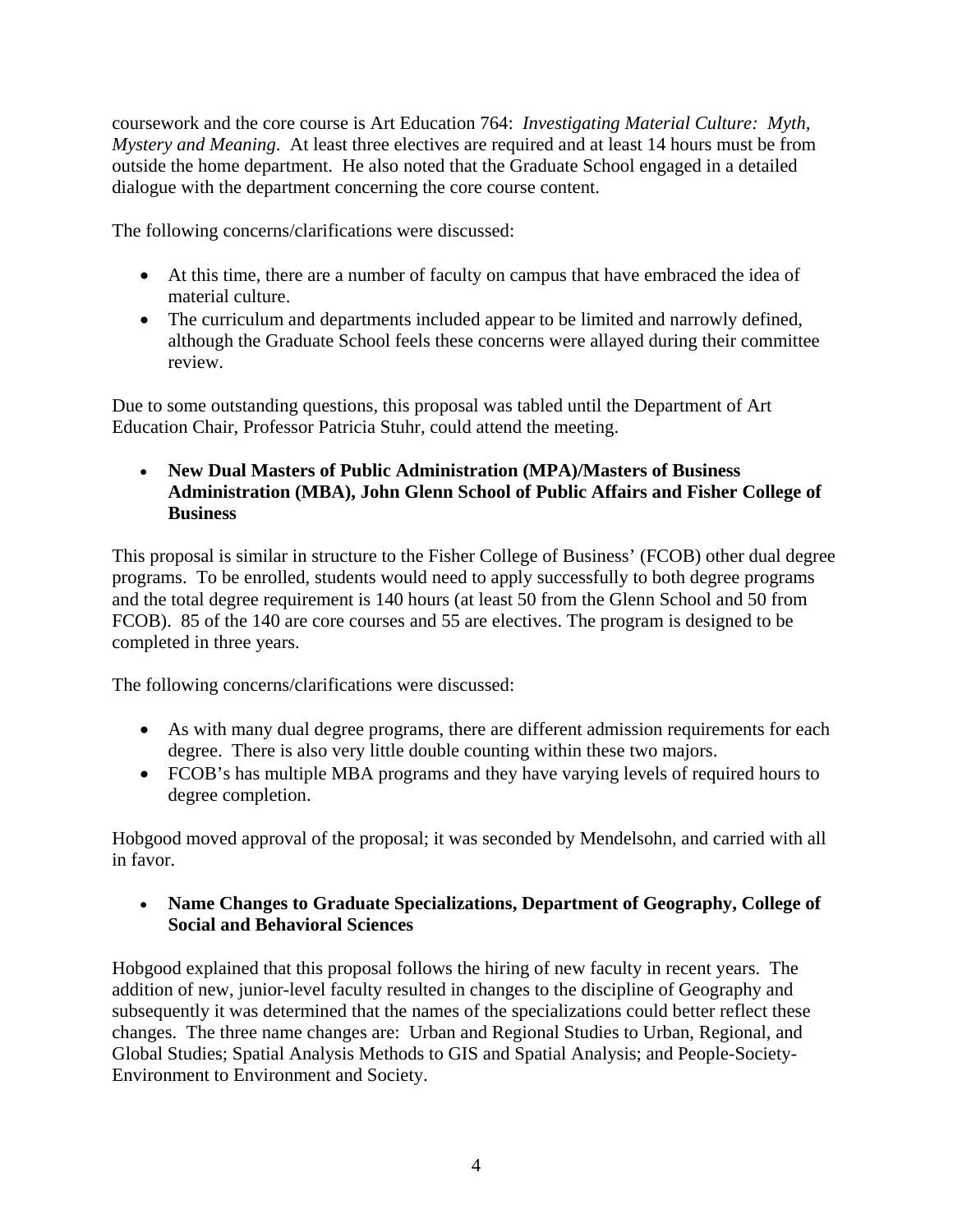There were no concerns with this proposal.

Hobgood moved approval of the proposal; it was seconded by Wolf, and the motion carried with all in favor.

# **Revision to the Asian American Studies Minor, Colleges of the Arts and Sciences**

Hobgood provided a brief overview of the proposal explaining that the total numbers of hours remain at 25: 20 come from a list that emphasize Asian American Studies and 5 credit hours are taken from a list of electives. In addition, 5 courses were removed from the present list of electives because they had either not been taught recently or they no longer focus on Asian American topics.

The revisions result in more options for students and follow general trends in ethnic/postcolonial studies programs.

There were no concerns with this proposal.

Hobgood moved approval of the proposal; it was seconded by Douglas, and the motion carried with all in favor.

# **SEMESTER CONVERSION UPDATE AND DISCUSSION: W. RANDY SMITH, VICE PROVOST, AND ANN CHRISTY, PROVOST'S FACULTY FELLOW**

The remainder of the meeting was a discussion and review of drafted semester conversion templates for course and program approvals. This information is important in that it will be the first thing needed by departments as they begin the conversion process. Templates will outline what they will be required to submit. Faculty Fellow Ann Christy has taken template development on as a part of her major responsibility. Feedback has been collected from the Semester Conversion Curriculum Subcommittee as well as others, and feedback is now being sought from the Council on Academic Affairs. The Council, which will ultimately shape as well as approve the templates, should review the templates from the perspective of the departments who will generate the information as well as from the Council's need to review the materials.

Christy took members through the major components of the templates noting that it has not been determined what software will be used for entering the information. The overall goal is to find the most efficient way for the conversion process.

## TRANSMITTAL COVER LETTER

 A letter would accompany each program template that will: summarize college and/or departmental level review and recommend approval; list all programs in the College (as identified by the Registrar); indicate what action is being taken on the existing program; and include signatures from the department chair and/or dean for each unit. In particular, it will capture that the appropriate levels have given approval.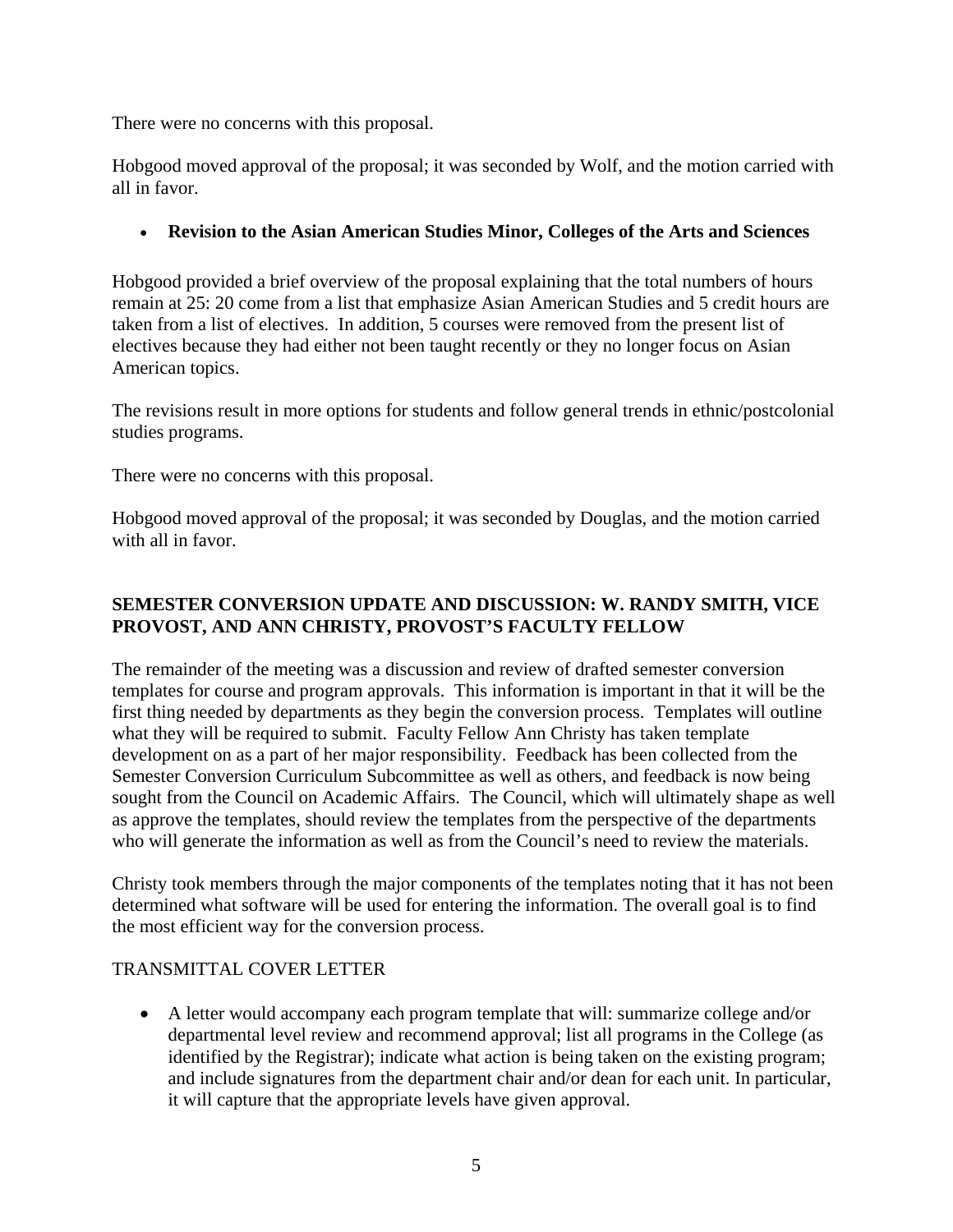It is envisioned that, with the exception of the Arts and Sciences, the transmittal letter will come from each college. For Arts and Sciences, a transmittal letter will come from the three divisions: Arts and Humanities, Biological Sciences and Mathematical and Physical Sciences, and Social and Behavioral Sciences.

## **Suggestion:**

o In terms of communicating what action will be taken on an existing program, add language to choice "b" (Converted with NO changes in curricular requirements) to clarify that "No" means after the two-thirds conversion has been completed.

## A PROGRAM TEMPLATE will include:

 General Information: program name; degree title; a listing of responsible academic units; and the semester conversion curriculum designation (e.g. converted with no curricular changes, minimal changes, or significant changes – units will self-select). Much of this information is from the existing standard for program review, but some information was removed in an attempt to streamline while still allowing programs the opportunity to make significant changes, if desired.

It is the hope that the semester conversion curriculum designation will be used by the Council on Academic Affairs to determine which subcommittee a program will be assigned to and what level of oversight is needed.

## **Comments:**

- o The idea is that one transmittal letter would come from each college, followed by a set of individual program templates that in turn for each program would have a set of course templates. Coming in as a complete package will help keep everything organized and be able to link programs together. They may need to be segmented by curriculum designation via a database or some other method.
- o Some members felt that some 5-hour semester courses will easily convert to a 3 hour semester course.
- o Programs that have recently been revised and have gone through Council will not have significant changes. It will be helpful to identify these programs ahead of time.
- o A rationale should accompany those designated as "NO changes" and perhaps the other designations as well.
- o A core team from the Office of Academic Affairs will be visiting with each college prior to implementation of these templates.
- o The word "program" refers to a major, degree, minor, or certificate.
- o The rules for minors have not been clarified, but need to be before the submission process begins.
- Program Requirements: List the semester courses that constitute the requirements and other components of the program and append a quarter-based and semester-based advising sheet.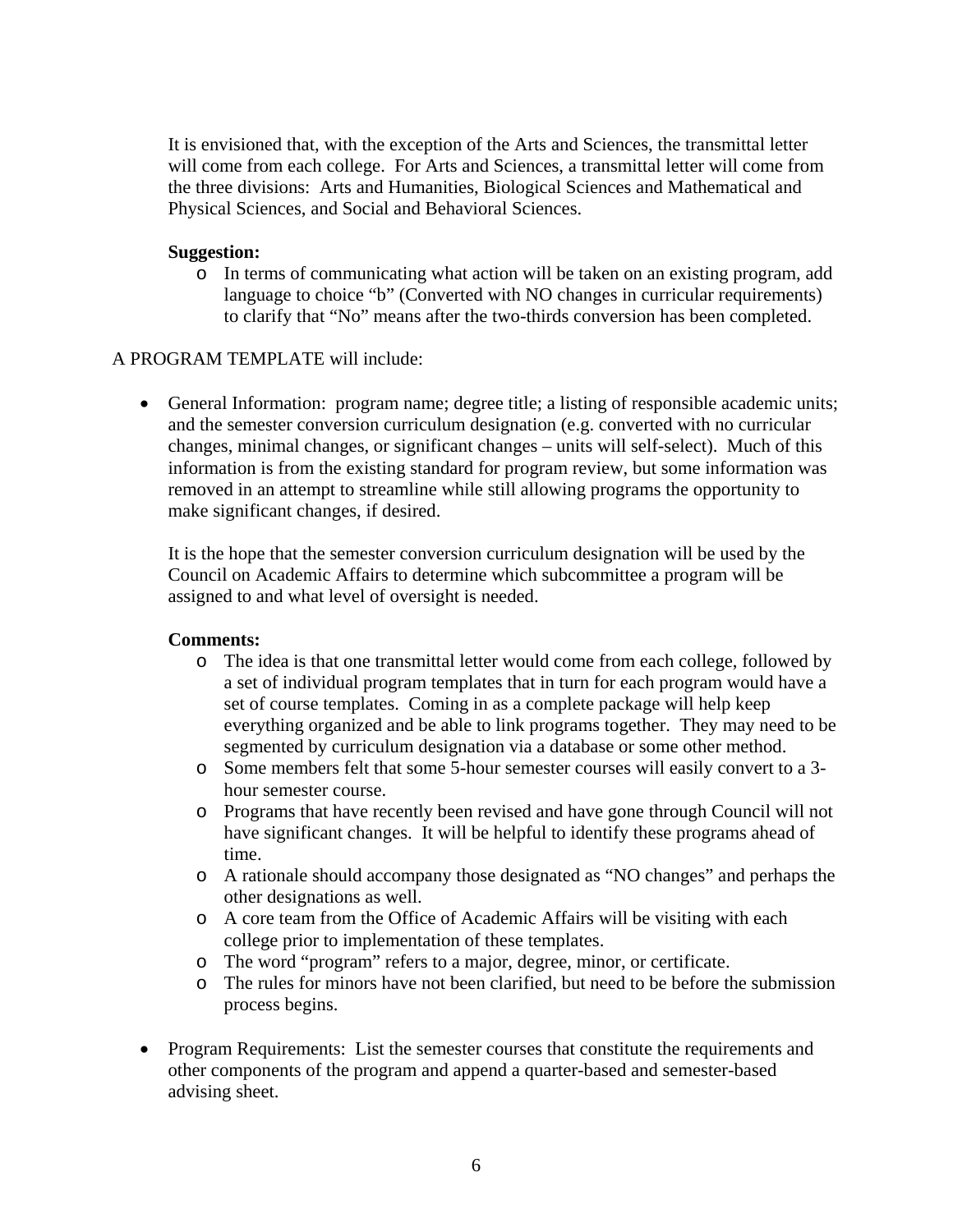## **Comments/Suggestions:**

- o Currently, some colleges have a standard advising sheet, but in others, it is left for the departments to decide. Should there be a consistent format for advising sheets across colleges? Should we take this as an opportunity?
- o It may be helpful to post examples of standard advising sheets from the colleges that have them so that others may adopt the practice.
- o A standard advising sheet would be very helpful for students.

A credit hour conversion table is included as part of the program requirements followed by the request for a rationale if there is a difference of more than 3 semester credit hours between the values listed in column B (Calculated result for 2/3rds of current program credit hours) and column C (Number of credit hours required for new program) and a rationale for revisions if the program is converted with minimal changes in curricular requirements. Is there a way of combining these rationales?

## **Comments/Suggestions:**

- o The table/rationales are looking a numbers only, this will help identify and monitor "credit creep."
- o It was strongly suggested that the table include prerequisites, to help understand whole program (prerequisites, major, total GEC, double counts, and free electives). For some, they can be subdivided further into "in department" and "out of department." A new table will be drafted.
- o Submission of this information will need to be a team effort of the department contact and the associate curricular dean.
- o For rationales, put a maximum on the number of words: 750. Examples of rationales should also be provided.
- o Under item "1" of the general program information should there be a place for an overall statement of the program plan or vision or does this already appear in the transmittal cover letter that asks "summarize college and/or department level review." Perhaps remove "and/or" and ask for a packet from each department/school.
- Program Outcomes and Assessment: This seeks a list of program-level learning goals or outcomes. This information will be helpful to units frame the thought process as they convert curriculum to semesters and will ensure that after changes are made that courses are still doing what we need them to do.

## **Comments/Suggestions:**

- o Add the word "perspectives."
- o The Office of Academic Affairs has learning outcomes on file for many programs, but this is a chance to collect those that have not provided learning